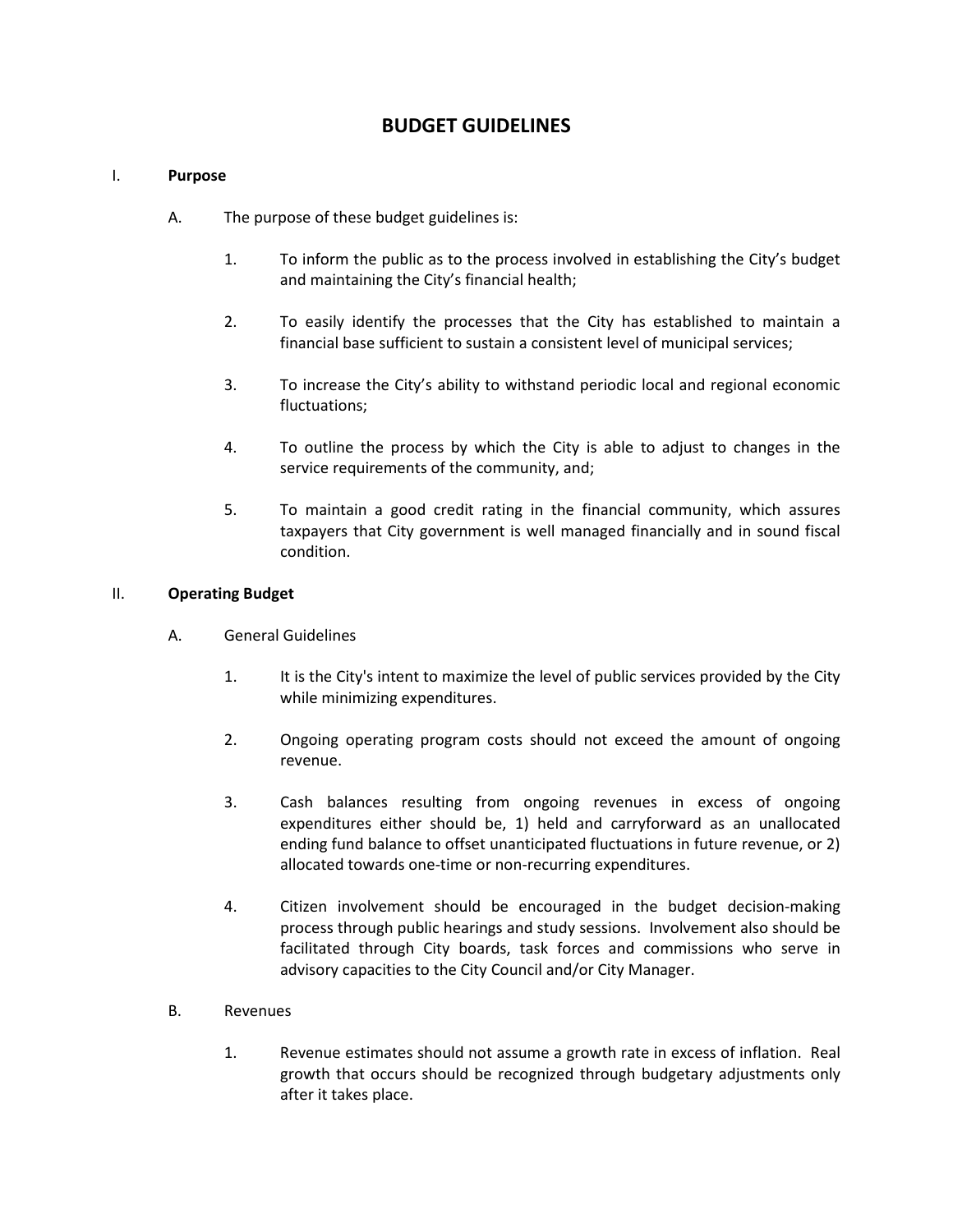- 2. Investment income earned through the City's investment pool shall be allocated to the General Fund.
- 3. The City should establish and maintain Special Revenue Funds to account for proceeds from specific sources to finance designated activities that are required by statute, ordinance, resolution, or executive order.
- 4. All fees for services should be reviewed by the City Manager at least every biennium, and adjusted by Council when necessary, to ensure that fees are equitable and cover the percentage of service costs deemed appropriate by the City.
- 5. Revenues of a limited or indefinite term should be clearly identified to ensure that no ongoing service/program is lost when such revenues are reduced or discontinued.
- 6. Grant applications to fund new service programs should be reviewed by the City with due consideration given to whether ongoing City revenues will be required to support these programs when outside funding is no longer available.

# C. Expenditures

- 1. Before the City undertakes any endeavor that would create fixed ongoing expenditures, the cost implications of such endeavor should be evaluated for current and future years with the aid of the City's financial forecast.
- 2. Organizations that are not part of the City, but who receive funding from the City, should not have their appropriation carried forward from year. Their appropriation should be reviewed for reauthorization with each biennial budget, unless expressly authorized and directed by the City Council.

## D. Contingent Accounts

- 1. As a part of the City biennial budget, the City Council should appropriate a Contingency Reserve to provide monies with which to meet any municipal expense, the necessity or extent of which could not have been foreseen easily at the time of adopting the budget, or from which to provide monies for emergencies as defined by law (RCW 35A.33.145). The goal for funding of the Contingency Reserve is to maintain a minimum available reserve of fifty thousand dollars (\$50,000). (Resolution 703, approved October 15, 2012)
- 2. The City shall establish a Strategic Reserve Fund, which shall neither be appropriated nor spent without Council authorization. The purpose of this Fund is to provide some fiscal means for the City to respond to potential adversities such as public emergencies, natural disasters, or similarly major, unanticipated events. (Ordinance 643, approved November 17, 2014.) The Strategic Reserve Fund should be replenished as soon as possible and within three subsequent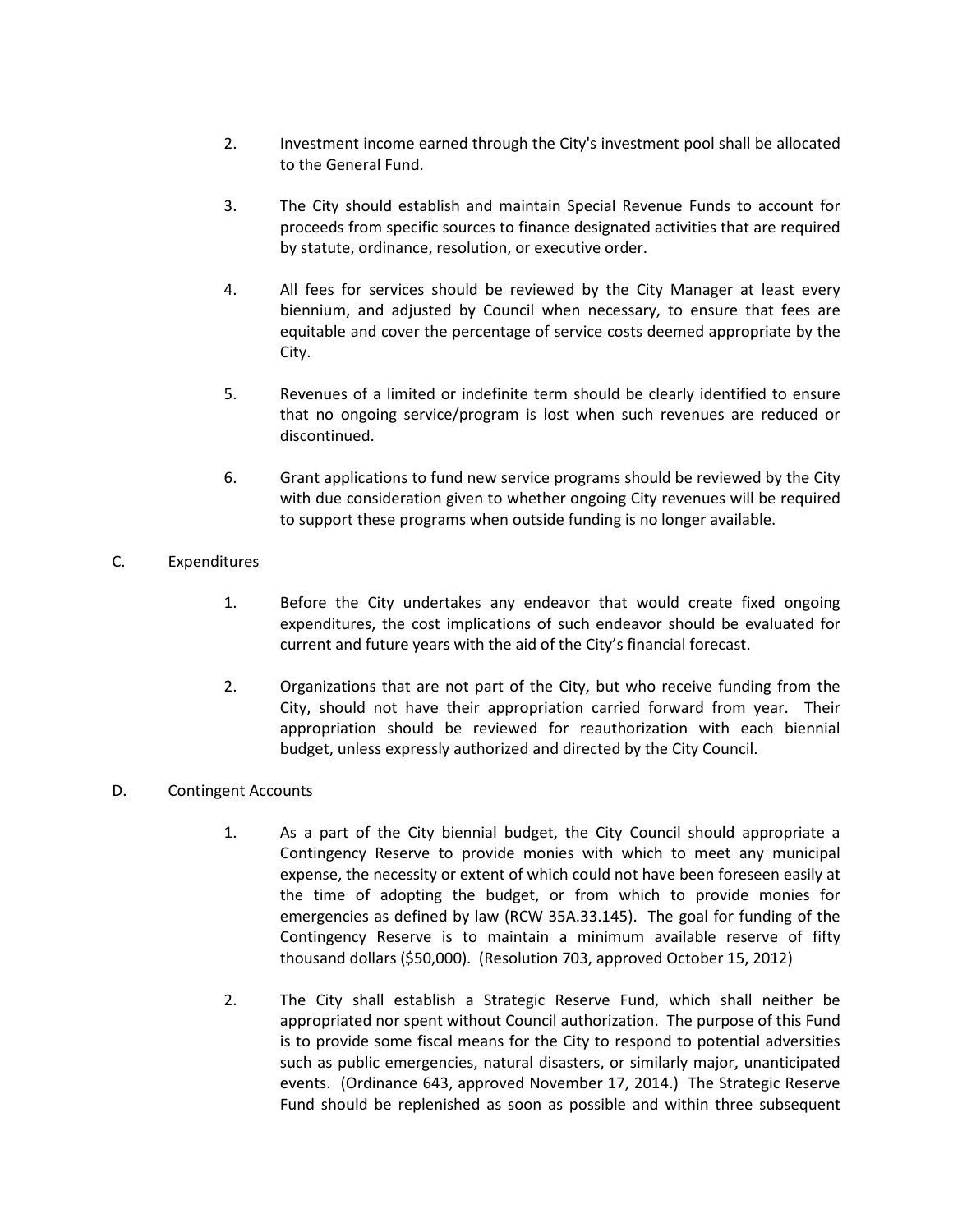years from the time the Fund is used or falls below the target established by Council. Sources to replenish these reserves shall be from, a) undesignated fund balances, b) deferring non-life safety capital and c) operating revenues, in this order.

- 3. The City will maintain a list fixed asset that will identify depreciable assets and their anticipated replacement schedule. The City should establish a Replacement Reserves Fund for certain assets through depreciation charges paid into the Internal Service Funds.
- E. Multi-year Forecast
	- 1. The City will update at least annually expenditure and revenue forecasts for a period of not less than six years.
	- 2. The City's financial forecast will be presented to elected officials in a form that will facilitate budget decisions and multi-year strategic planning.
- F. Quarterly Report
	- 1. The budget will be produced so that it can be directly compared to the actual results of the fiscal year and presented in a timely quarterly report.
	- 2. All budget amendments both revenues and expenditures will be noted in the quarterly report.

## III. **Capital Budget**

- A. General Guidelines
	- 1. The Capital Budget should include only those projects that can reasonably be accomplished in the time frame indicated.
	- 2. All projects included in the Capital Improvement Plan should be consistent with the City's Comprehensive Plan. The Comprehensive Plan service level goals should be included within the Plan.
	- 3. Capital projects should be financed to the greatest extent possible through user fees, grants and benefit districts when direct benefit to users results from construction of the project.
	- 4. Funding for capital projects that have not been completed during the fiscal year may be carried forward to the next fiscal year, except as otherwise directed by the City Council.
	- 5. Projects that involve intergovernmental cooperation in planning and funding should be established by an agreement that sets forth the basic responsibilities of the parties involved.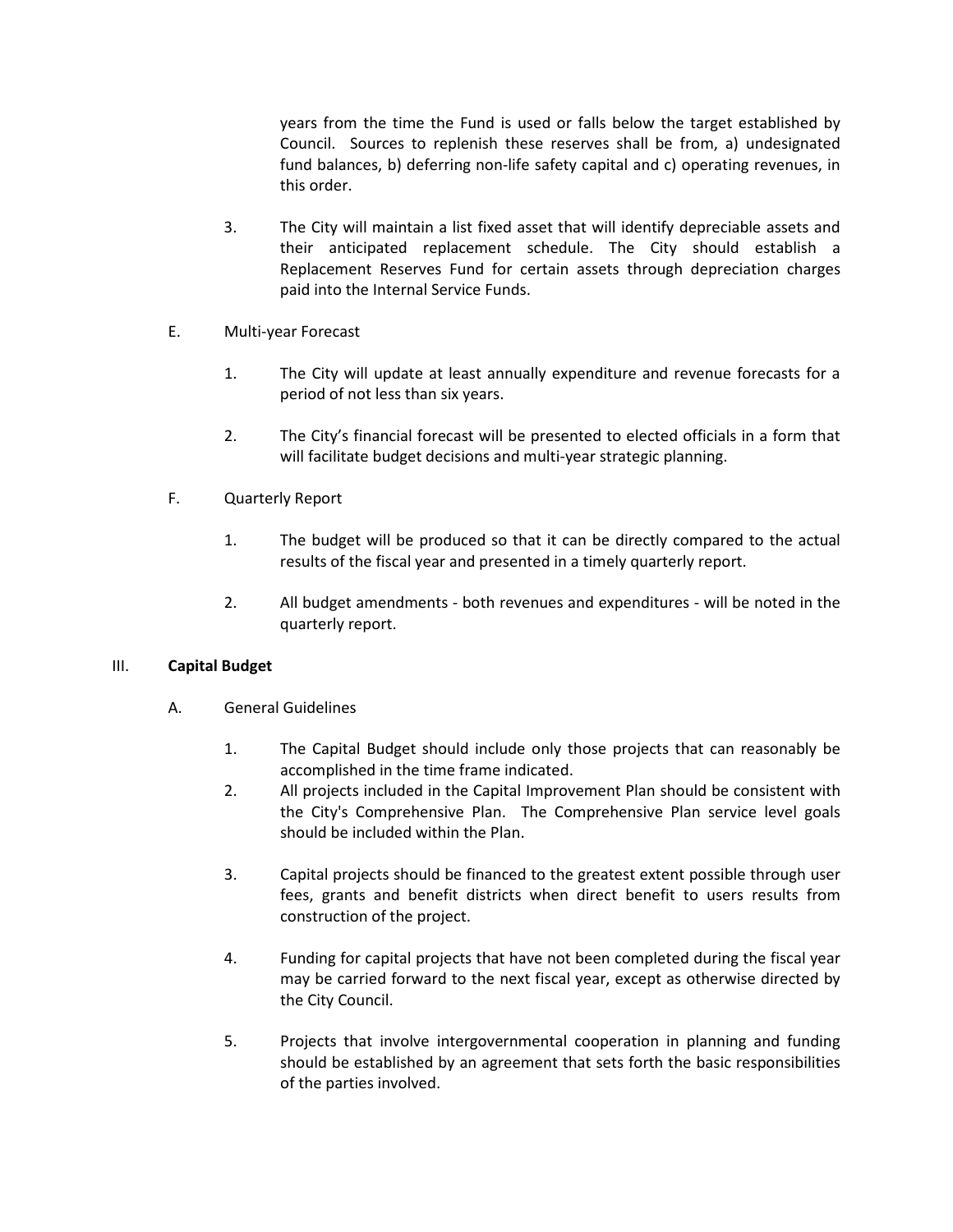- B. Capital Project Proposals
	- 1. Capital project proposals should include cost estimates that are as complete, reliable, and attainable as possible.
	- 2. All proposals for the expenditure of capital funds should be formulated and presented to Council within the framework of a general review of all capital budget requirements.
	- 3. Capital project proposals should indicate the project's impact on the operating budget, including, but not limited to, long-term maintenance costs necessary to support the improvement.
	- 4. Capital project proposals should include a projected schedule.
	- 5. Prior to adoption, the City Council shall hold noticed public hearings on the Capital Improvement Plan, to provide opportunities for public review and comment on the proposed plan.
- C. Project Evaluation

Council should review and establish criteria against which capital proposals should be measured. Included among the factors which should be considered for priority-ranking are the following:

- 1. Projects that have a positive impact on the operating budget (reduced expenditures, increased revenues);
- 2. Projects that are programmed in the Six-Year Capital Improvement Plan;
- 3. Projects that can be completed or significantly advanced during the Six-Year Capital Improvement Plan;
- 4. Projects that can be realistically accomplished during the year they are scheduled; and
- 5. Projects that implement previous Council-adopted reports and strategies.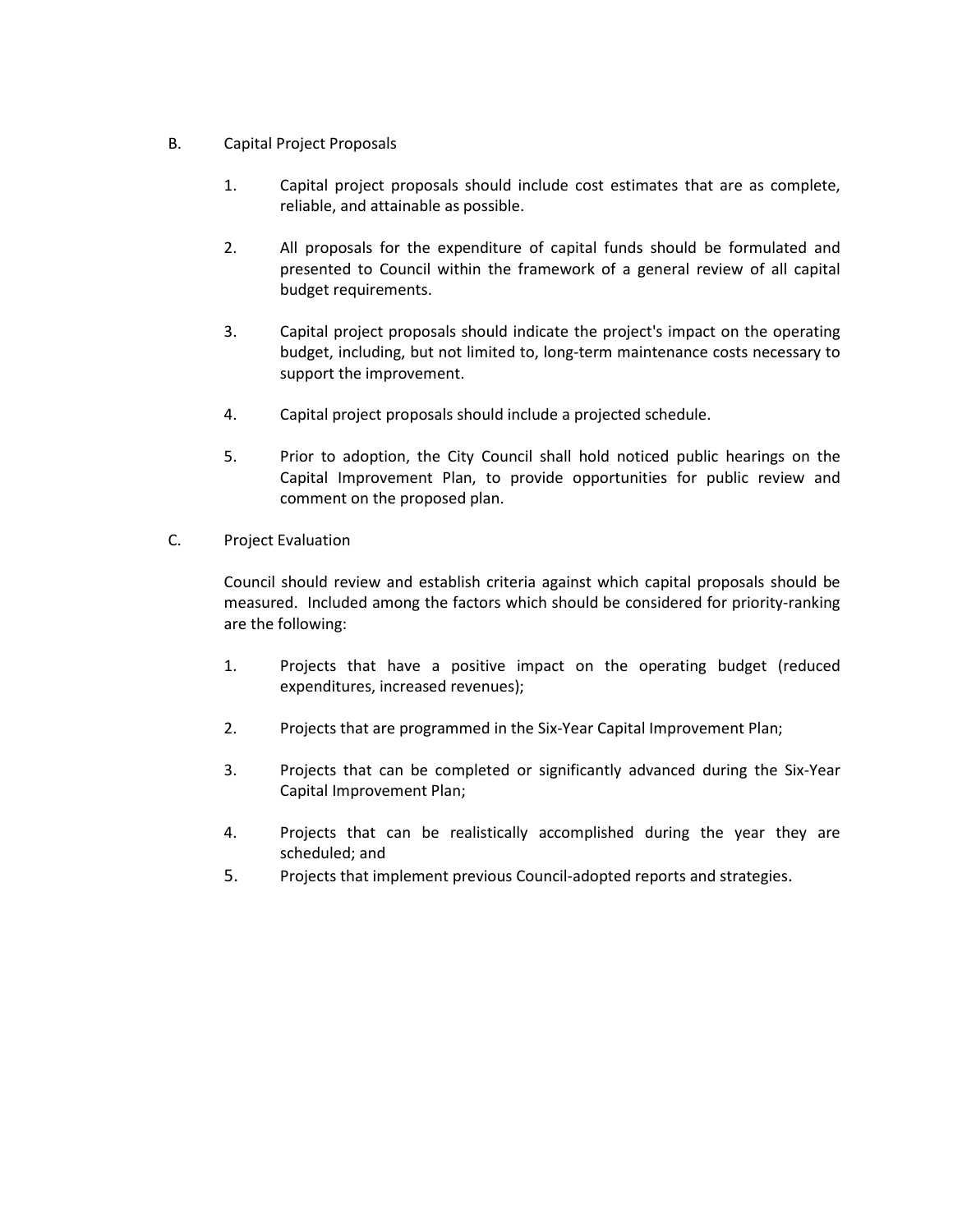# **DEBT MANAGEMENT GUIDELINES**

### I. **Purpose**

- A. The purpose of these debt management guidelines is:
	- 1. To help the City Council and staff integrate the issuance of debt with other longterm financial planning and management objectives;
	- 2. To help the City Council and staff evaluate the impact of each debt issue on the City's overall financial position; and
	- 3. To provide guidance to the City Council and staff so as to not exceed acceptable levels of indebtedness.

### **II. Long-term Borrowing**

- A. General obligation bonds. General obligation, or G.O. Bonds, are secured by the full faith and credit of the City. General obligation bonds issued by the City are secured by a pledge of the City's ad valorem taxing power. There are two basic types of general obligation bonds:
	- 1. Limited tax general obligation bonds, also called LTGO bonds or councilmanic bonds, may be issued by a vote of the City Council. General fund revenues are pledged to pay the debt service on councilmanic bonds because the voters have not approved a tax increase to pay for the principal and interest.
	- 2. Unlimited tax general obligation bonds, also called UTGO bonds or voted debt, must be approved by 60 percent of the voters, with a voter turnout that is at least 40 percent of those voting in the most recent general election. Voters are not only voting for the approval to issue bonds, but they are also voting for an excess levy which raises their property taxes to fund debt service payments.
- B. Certificates of Participation are used to acquire real or personal property with taxexempt financing using a lease-purchase agreement. The City would make annual installment payments to a third-party investor over time, acquiring the property at the end of the lease period for a nominal payment.
- C. Revenue bonds are issued to finance facilities that have a definable user or revenue base, usually a City enterprise that is self-supporting. These debt instruments are secured by a specific source of funds, either from the operations of the project being financed or from a dedicated revenue stream, rather than the general taxing powers of the City. Generally, no election is required prior to the issuance or validation of revenue bonds.
- D. Special assessment bonds or local improvement districts (LIDs) are obligations payable from special assessment revenue. These bonds are issued to finance improvements that benefit a specific area. Because the benefit is largely enjoyed by a limited segment of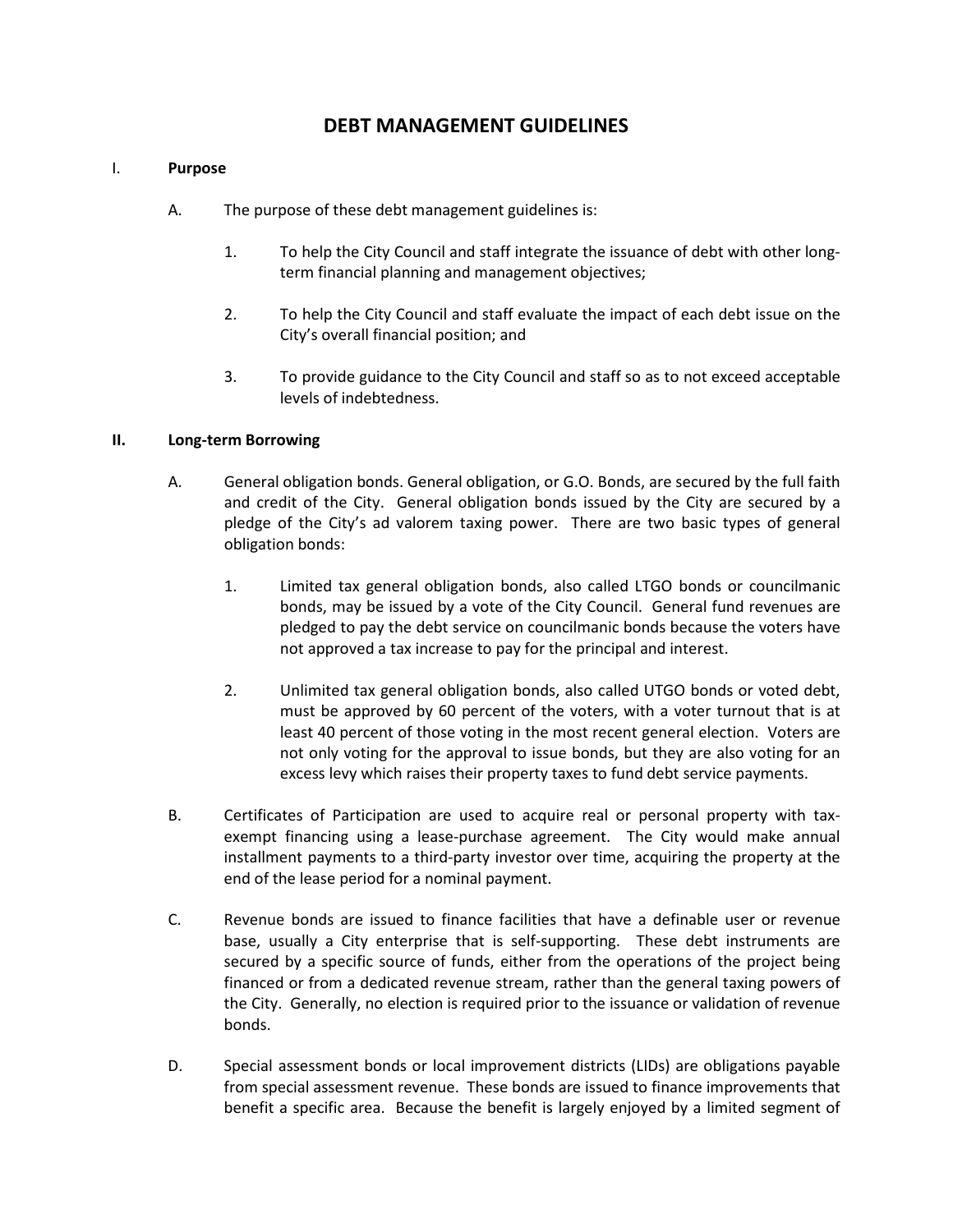the community, a special assessment to pay debt service is levied only on properties or households benefiting from the project. Property owners may petition the City to form an LID, or the City Council may adopt a resolution of intent to form an LID. An LID initiated by Council Resolution may be blocked if the property owners who would be paying at least 60 percent of the costs protest. LIDs are commonly used for projects such street improvements, streetlights, sidewalks, and water and sewer systems.

E. Utility local improvement districts (ULIDs) may be formed in a manner similar to LIDs for the purpose of providing water systems, sewer and storm drainage systems, and parking garages. The primary difference between the two kinds of districts is that revenue bonds must be issued for ULIDs, assessments must be deposited in a fund to pay off the revenue bonds, and the bonds are backed both by assessments and by utility revenue.

## **III. Short-term Borrowing**

- A. Notes, such as bond anticipation notes (BANs) or tax anticipation notes (TANs), is a written short-term promise of the City to repay a specified principal amount on a certain date, together with interest at a stated rate, or according to a formula for determining that rate, payable from a defined source of anticipated revenue such as bonds, anticipated taxes, or some other anticipated revenue source expected to be received at a future date.
- B. Lines of credit are another short-term borrowing option that provides an alternative to anticipation notes. A bank and the City agree on the maximum amount that will be available under the line of credit. The City provides a note to the bank that is backed by the full faith and credit of the City.

## **IV. Debt Management Policy**

The City Council adopted Resolution No. 100 on May 6, 1996, setting forth its debt management policy. The Resolution was amended by Resolution No. 702 on October 15, 2012. In general, the resolutions provide as follows.

- A. The maturity date for any debt will not exceed the reasonable expected useful life of the project so financed.
- B. Long term debt will not be used to finance ongoing current operations and maintenance.
- C. The City shall attempt to maintain a cash reserve of between five and fifteen percent (5- 15%) of its operating budget, the approximate equivalent of one month's operating requirement.
- D. The City shall attempt to maintain a balanced relationship between issuing debt and using pay-as-you-go financing.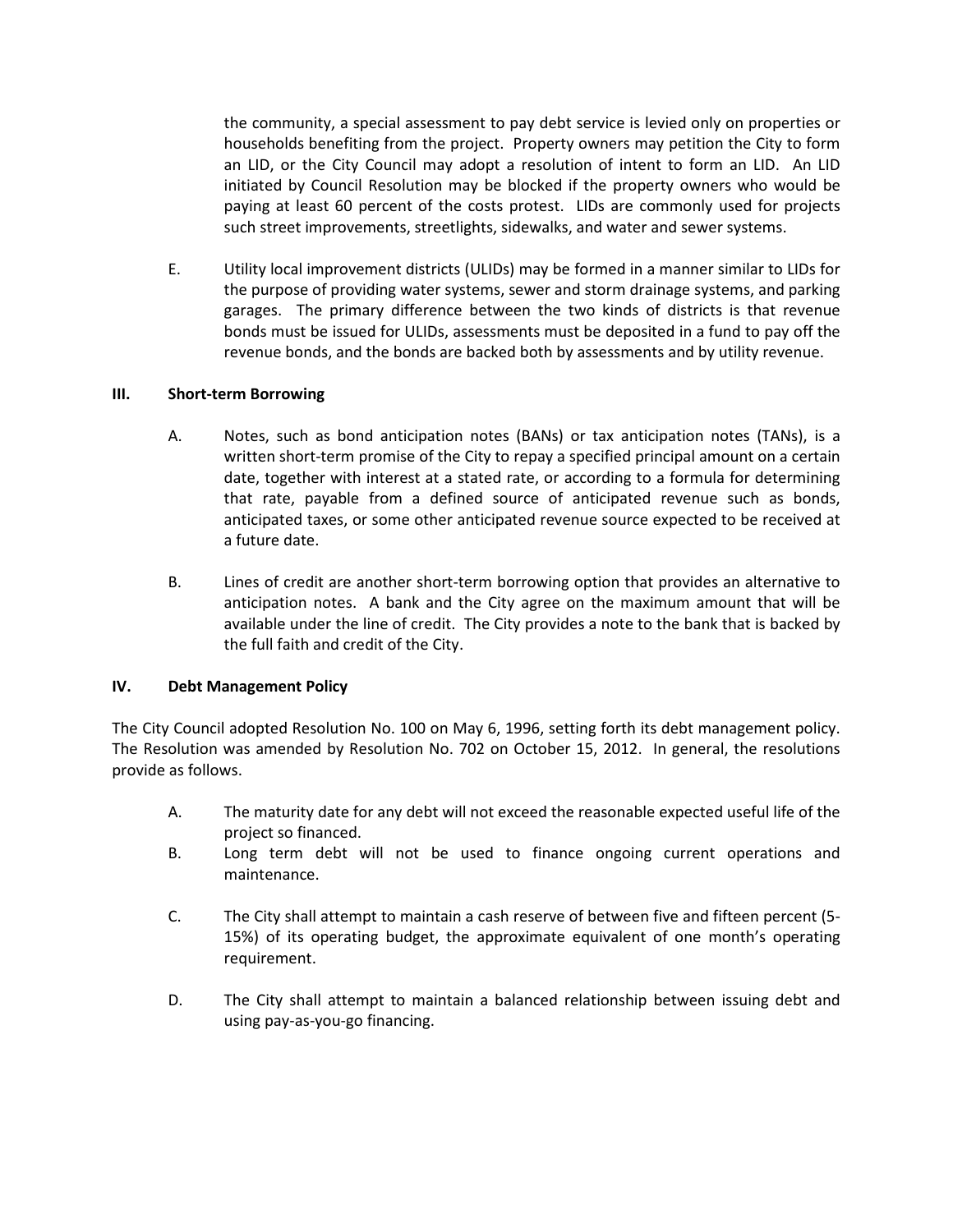- E. In determining which type of debt to issue, the following factors should be considered:
	- 1. A significantly larger portion of the citizens should benefit from projects financed by general obligation bonds.
	- 2. Whenever possible, the City shall identify alternative sources of funding and shall examine the availability of those sources in order to minimize the level of debt.
	- 3. The project should be integrated with the City's long-term financial plan and Capital Improvement Plan.
	- 4. The City shall encourage and maintain good relations with financial and bond rating agencies and will follow a policy of full and open disclosure on every financial report and bond prospectus. The City shall also establish affordability guidelines to preserve credit quality.

# **V. General Guidelines**

- A. City Council approval is required prior to the issuance of debt. In addition, an analytical review should be conducted prior to the issuance of debt to determine if there are reasonable alternatives and to reduce the cost of borrowing.
- B. The City will use the services of a legally certified and credible bond counsel in the preparation of all bond representations.
- C. A Financial Advisor may be used to assist in the issuance of the City's debt. The Financial Advisor provides the City with objective advice and analysis on debt issuance. This includes, but is not limited to, monitoring market opportunities, structuring, and pricing debt, and preparing official statements of disclosure.
- D. An Underwriter(s) will be used for all debt issued in a negotiated or private placement sale method. The Underwriter is responsible for purchasing negotiated or private placement debt and reselling the debt to investors.
- E. A Fiscal Agent will be used to provide accurate and timely securities processing and timely payment to bondholders. In accordance with RCW 43.80, the City will use the Fiscal Agent that is appointed by the State.
- F. Short-term lines of credit, tax or Revenue Anticipation Notes should be used only when the City's ability to implement approved programs and projects is seriously hampered by temporary cash flow shortages. In general, these Notes will be avoided. No other form of debt will be used to finance ongoing operational costs.
- G. Whenever possible, the City should use special assessment, revenue, or other selfsupporting bonds instead of general obligation debt.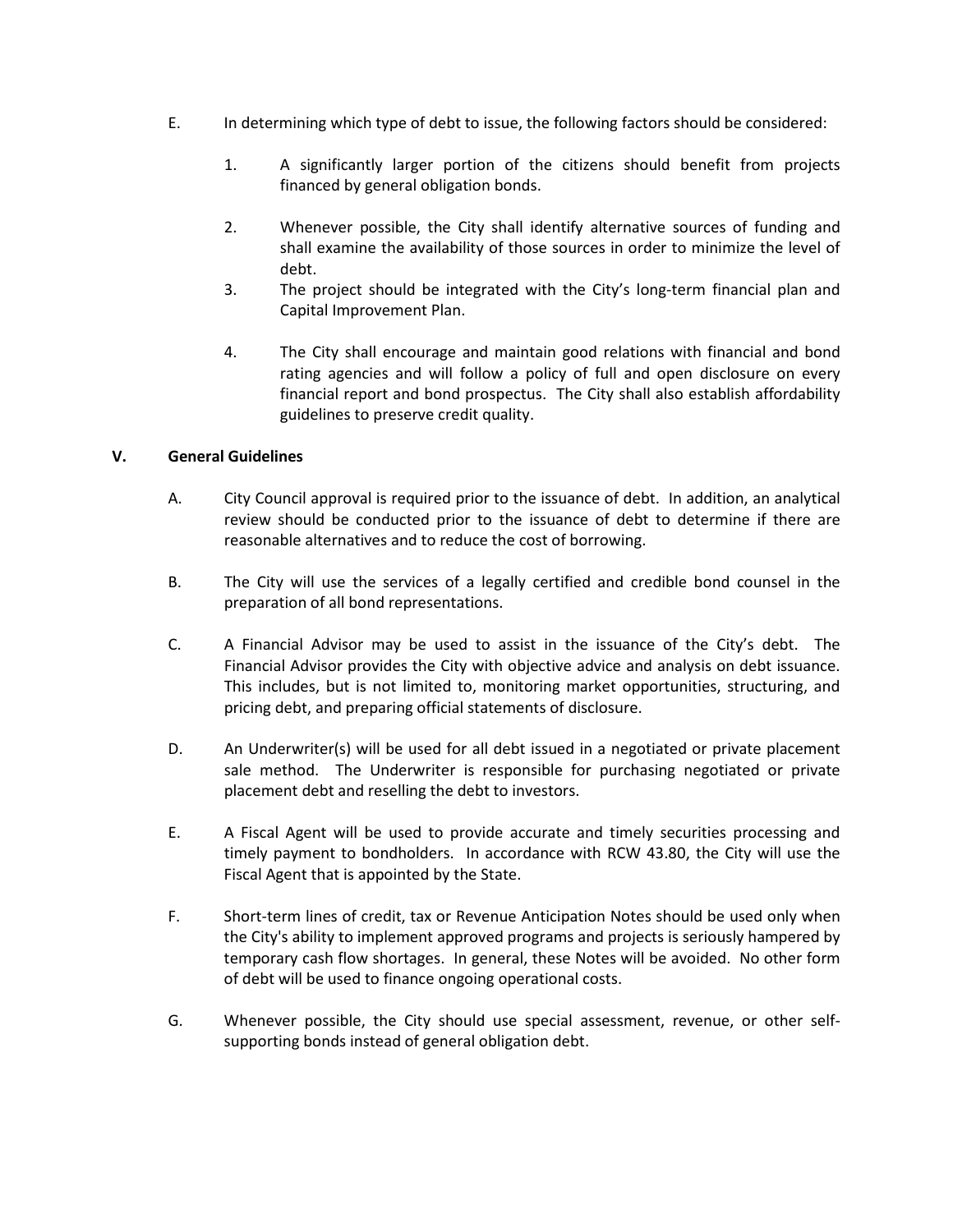- H. Long-term general obligation debt should be incurred when necessary to acquire land or fixed assets, based upon the ability of the City to pay. This debt should be limited to those capital improvements that cannot be financed from existing revenues and when there is an existing or near-term need for the project.
- I. Short-term borrowing only should be used to meet the immediate financing needs of a project for which long-term financing has been secured, but not yet received.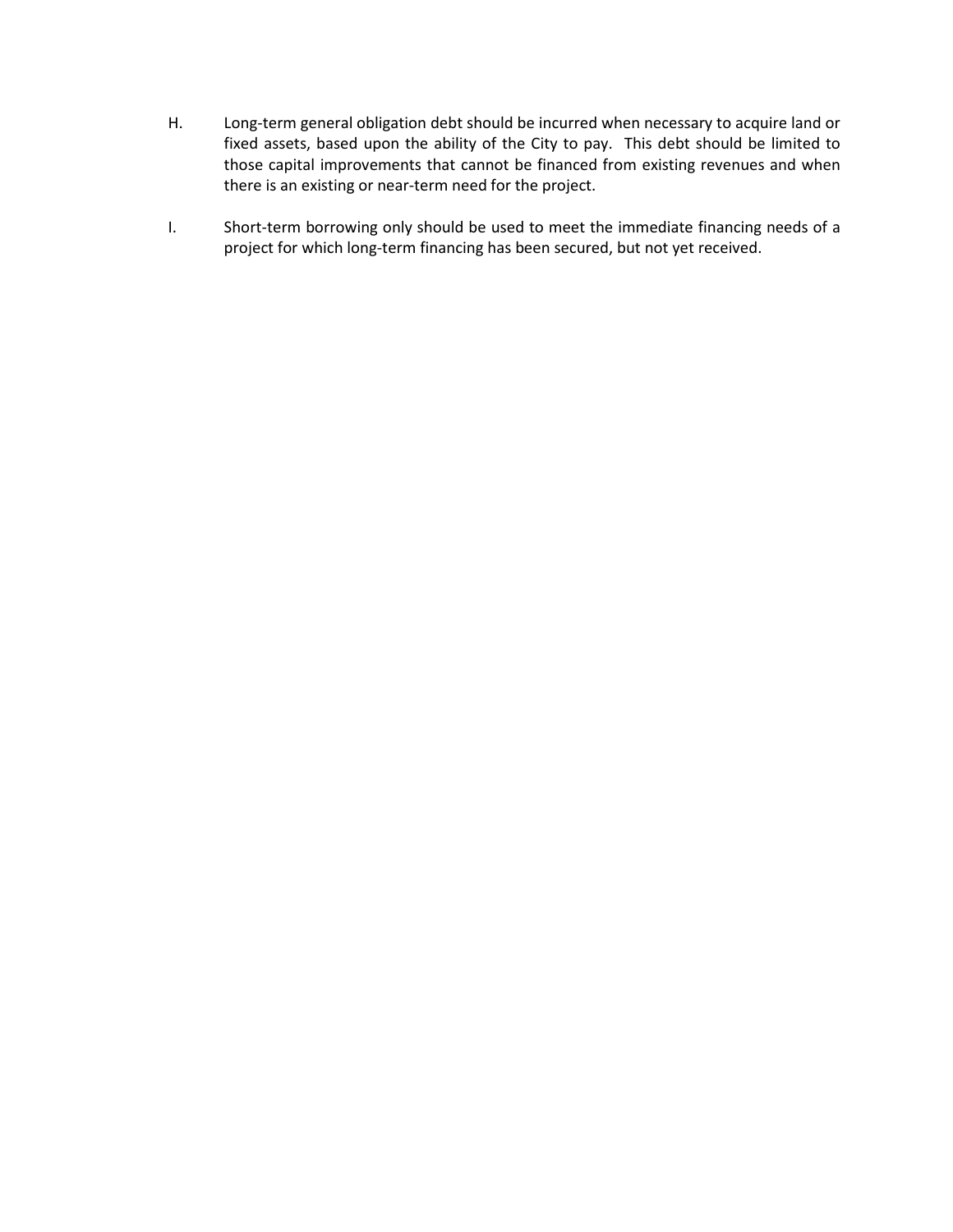# **BASIS OF ACCOUNTING AND BUDGETING**

## **Accounting**

Accounting records for the City are maintained in accordance with methods prescribed by the State Auditor under the authority of Washington State law, Chapter 43.09 R.C.W., and in compliance with generally accepted accounting principles as set forth by the Governmental Accounting Standards Board.

## *Basis of Presentation*

The accounts of the City are organized on the basis of funds and accounts. Each fund is a separate accounting entity with a self-balancing set of accounts. The City's resources are allocated to and accounted for in individual funds according to the purpose for which they are spent and how they are controlled. There are three categories of funds: 1) governmental, 2) proprietary and 3) fiduciary. A purpose and description of each fund is provided on the fund pages in the Budget by Fund section of this budget document. A description of the three fund categories is provided below.

# 1. Governmental Funds

Governmental funds are used to account for activities typically associated with state and local government operations. All governmental fund types are accounted for using a flow of current financial resources measurement focus. With this measurement focus, only current assets and current liabilities generally are included on the balance sheet. The statement of revenues, expenditures and changes in fund balances reports on the sources (i.e. revenues and other financing sources) and uses (i.e. expenditures and other financial uses) of current financial resources. This approach differs from the manner in which the governmental activities of the government-wide financial statements are prepared. Governmental fund financial statements therefore include a reconciliation with brief explanations to better identify the relationship between the government-wide statements and statements for governmental funds. The four generic fund types in this category are described in the following paragraphs.

- General Fund. The General Fund is the general operating fund of the City and accounts for all activities not required to be accounted for in some other fund.
- Special Revenue Funds.Special Revenue Funds account for the proceeds of specific revenue sources - other than expendable trusts or revenues designated for major capital projects that are legally restricted to expenditures for specific purposes.
- Debt Service Funds. Debt Service Funds account for the accumulation of resources for and the payment of general long-term debt, principal, interest, and related costs.
- Capital Projects Funds. Capital Projects Funds account for the acquisition or construction of major capital facilities except those financed by proprietary funds and trust funds.

## 2. Proprietary Funds

Propriety Funds are used to account for activities similar to those found in the private sector where the intent of the governing body is to finance the full cost of providing services, including depreciation, primarily through user charges. All proprietary fund types are accounted for on a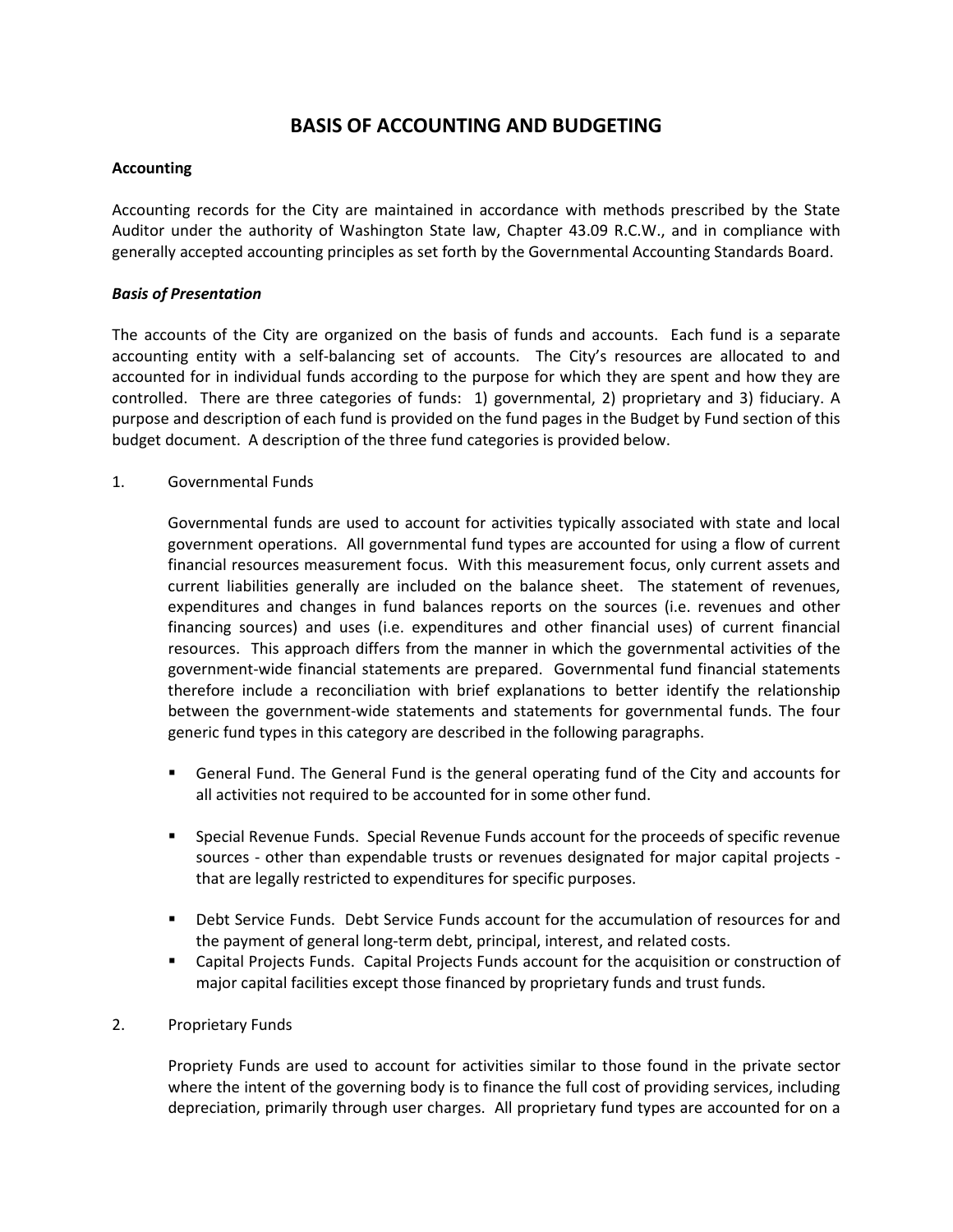flow of economic resources measurement focus. All assets and all liabilities associated with the operation of these funds are included on the statement of net assets. The statement of changes in fund net assets presents increases (i.e., revenues) and decreases (i.e., expenses) in net total assets. The statement of cash flows provides information about how the City finances and meets the cash flow needs of its proprietary activities. As described below, there are two generic fund types in this category.

- Enterprise Funds. Enterprise Funds account for operations that are financed and operated in a manner similar to private business enterprises where the intent of the City is to finance or recover, primarily through user charges, the costs of providing goods or services to the general public on a continuing basis.
- Internal Services Funds. Internal Services Funds account for business-like activities where related goods or services are primarily provided to other departments or funds of the City on a cost-reimbursed basis.

## 3. Fiduciary Funds

Fiduciary funds are used to account for assets held by the City in a trustee capacity or as an agent for individuals, private organizations, other governments, or other funds. These funds share characteristics with both the governmental and proprietary funds and therefore, as described below, use the measurements focus and basis of accounting most appropriate to their specific operations. This fund category includes expendable trust, nonexpendable trust, pension trust, and agency funds. The City presently has no fiduciary funds.

## *Basis of Accounting*

Basis of accounting refers to the recognition of revenues and expenditures or expenses in the accounts and reporting them in the financial statements. Government-wide financial statements are prepared using the accrual basis of accounting. Governmental funds use the modified accrual basis of accounting. Proprietary and fiduciary funds also use the accrual basis of accounting.

- 1. Accrual Basis. The accrual basis of accounting recognizes revenues when they are earned, and expenses are recorded when incurred. All assets and liabilities are recorded in the fund.
- 2. Modified Accrual Basis. The modified accrual basis of accounting recognizes revenues and other financial resources when they become susceptible to accrual, i.e. when the related funds become both measurable and available to finance expenditures of the current period. "Measurable" means the amount of the transaction can be determined. To be considered "available", revenue typically must be collected within sixty days after year-end. Expenditures are recorded when the fund liability is incurred, except for principal and interest on general long-term debt, and vacation and sick pay which are recorded when paid. Inventory items are reported as expenditures when consumed.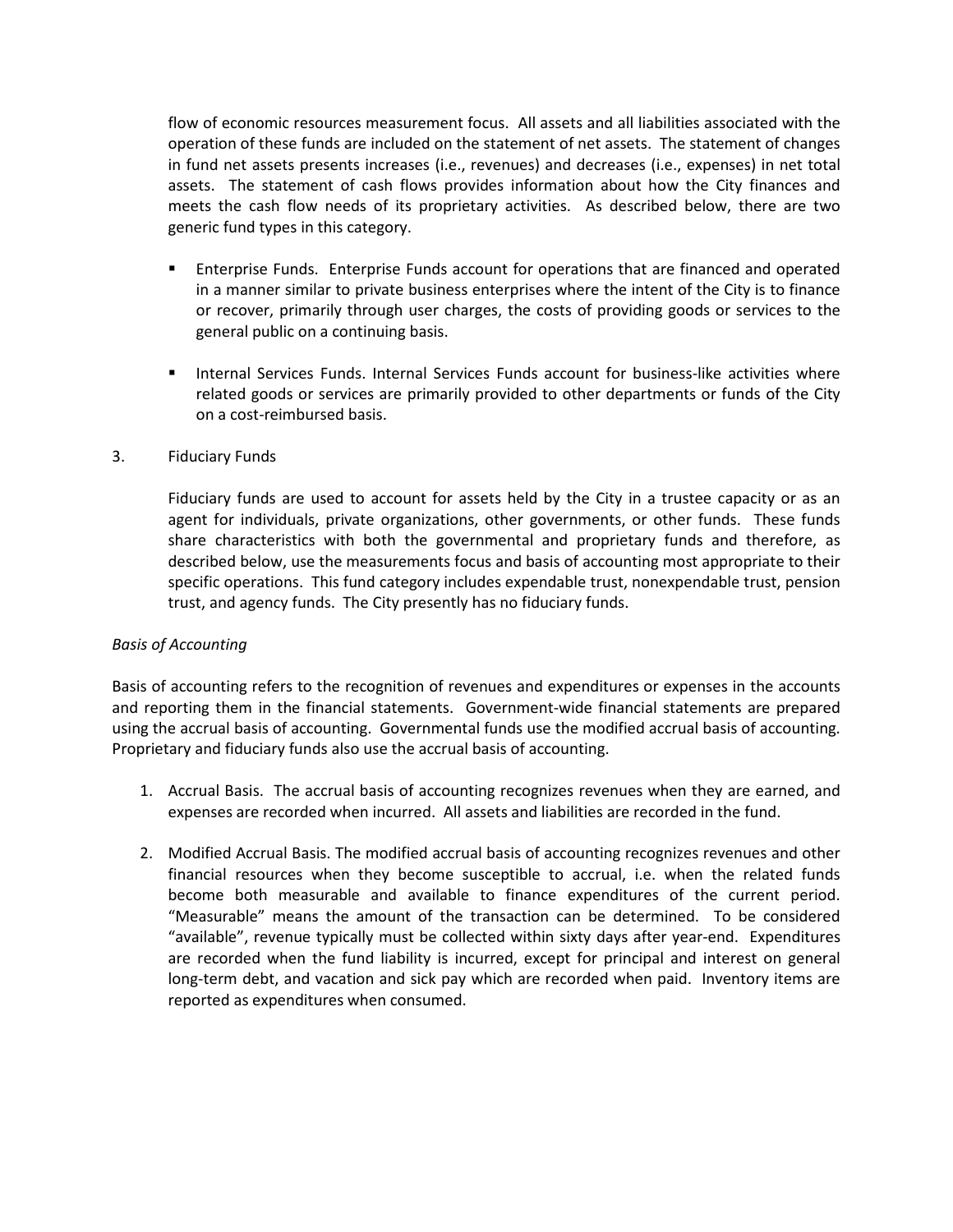## *Budgets and Budgetary Accounting*

### *Scope of Budget*

Annual appropriated budgets are adopted for the general, some special revenue, debt service, and proprietary funds on the modified accrual basis of accounting. Certain special revenue and capital project funds, however, are budgeted on a project-length basis. For governmental funds, there are no differences between the budgetary basis and generally accepted accounting principles (GAAP). Budgets for project/grant related special revenue funds and capital project funds are adopted at the level of the individual project and for fiscal periods that correspond to the lives of projects.

Legal budgetary control is established at the fund level, i.e., expenditures for a fund may not exceed the total appropriation amount. Any unexpended appropriation balances for annually budgeted funds lapse at the end of the year. Appropriations for other special purpose funds that are non-operating in nature are adopted on a "project-length" basis. Therefore, these appropriations are carried forward from year to year without reappropriation until authorized amounts are fully expended or the designated purpose of the fund has been accomplished. The individual funds within each fund type, which are included in the City's annual operating budget, are listed below:

#### *Funds Budgeted on an Annual Basis*

- 1. General Fund. The General Fund is used to account for all financial resources except those required to be accounted for in another fund. This includes the Parks Fund, Development Services Fund and Police/Public Safety Fund.
- 2. Special Revenue Funds. Special Revenue Funds are established to account for proceed of specific revenue sources that are legally restricted to expenditures for specified purpose.
	- Street Fund
	- Real Estate Excise Tax Fund
	- Traffic Impact Fee Fund
	- Local Revitalization Funding Fund
	- Strategic Reserve Fund
	- Donations Fund
- 3. Debt Service Fund. The Debt Service Fund is to account for the accumulation of resources for, and the payment of, general long-term debt principal and interest.
- 4. Enterprise Funds. Enterprise Funds accounts for operations that are normally financed and operated in a manner like a private business enterprise where the intent of the governing body is that the costs of providing goods and services to the general publicly on a continuing basis be financed or recovered primarily through user charges.
	- Surface Water Management Fund